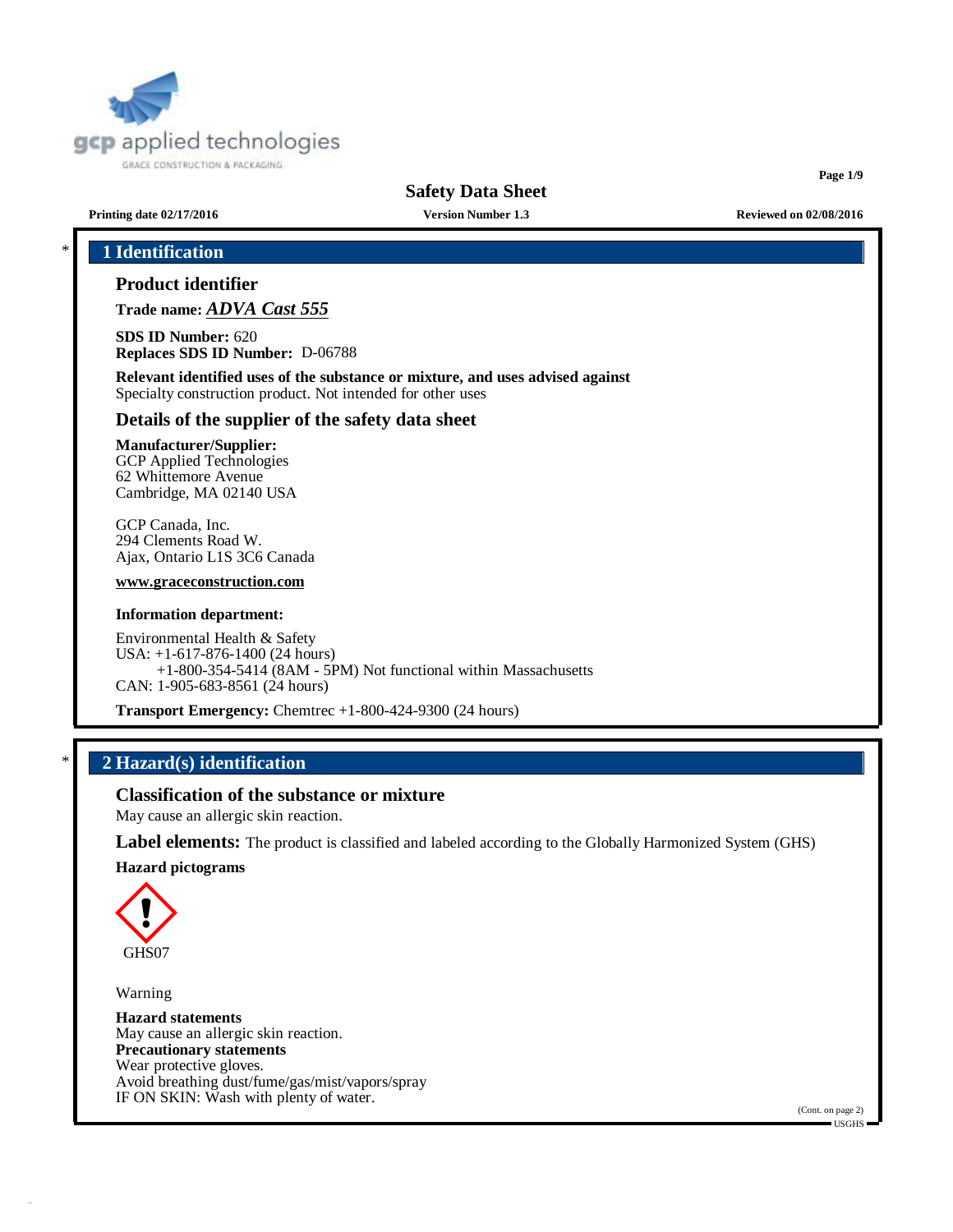**Printing date 02/17/2016 Version Number 1.3 Reviewed on 02/08/2016**

# **Trade name:** *ADVA Cast 555*

(Cont. from page 1) If skin irritation or rash occurs: Get medical advice/attention. Wash contaminated clothing before reuse. Dispose of contents/container in accordance with local/regional/national/international regulations. **NFPA ratings (scale 0 - 4)** 1 1  $\overline{0}$ Health  $= 1$  $Fire = 1$ Reactivity  $= 0$ **HMIS-ratings (scale 0 - 4) HEALTH FIRE REACTIVITY** 0 \*1 1 Health  $= *1$  $Flammability = 1$ Reactivity  $= 0$ **Other hazards Results of PBT and vPvB assessment PBT:** Not applicable. **vPvB:** Not applicable.

# \* **3 Composition/information on ingredients**

# **Chemical characterization: Mixtures**

**Description:** Mixture of the substances listed below with additional nonhazardous ingredients.

#### **Hazardous components:**

|            | Biocide - NJTSRN801416078<br>Proprietary    | $1\%$<br>0.0<br>$(0-0.1)$ |
|------------|---------------------------------------------|---------------------------|
| 26172-55-4 | 5-chloro-2-methyl-2<br>-2H-isothiazol-3-one | $1\%$<br>0.0<br>$(0-0.1)$ |

**Additional information:** For the wording of the listed hazard phrases refer to section 16.

# \* **4 First-aid measures**

#### **Description of first aid measures**

#### **General information:**

Get medical advice/attention if you feel unwell.

## **After inhalation:**

Supply fresh air. If required, provide artificial respiration. Keep patient warm. Consult doctor if symptoms persist.

#### **After skin contact:**

Immediately wash contaminated skin with soap or mild detergent and water. If this chemical soaks clothing, immediately remove clothing and wash skin.

#### **After eye contact:**

Rinse opened eye for several minutes under running water.

Rinse cautiously with water for several minutes.

Seek immediate medical advice.

#### **After swallowing:**

Wash out mouth with water

Rinse mouth.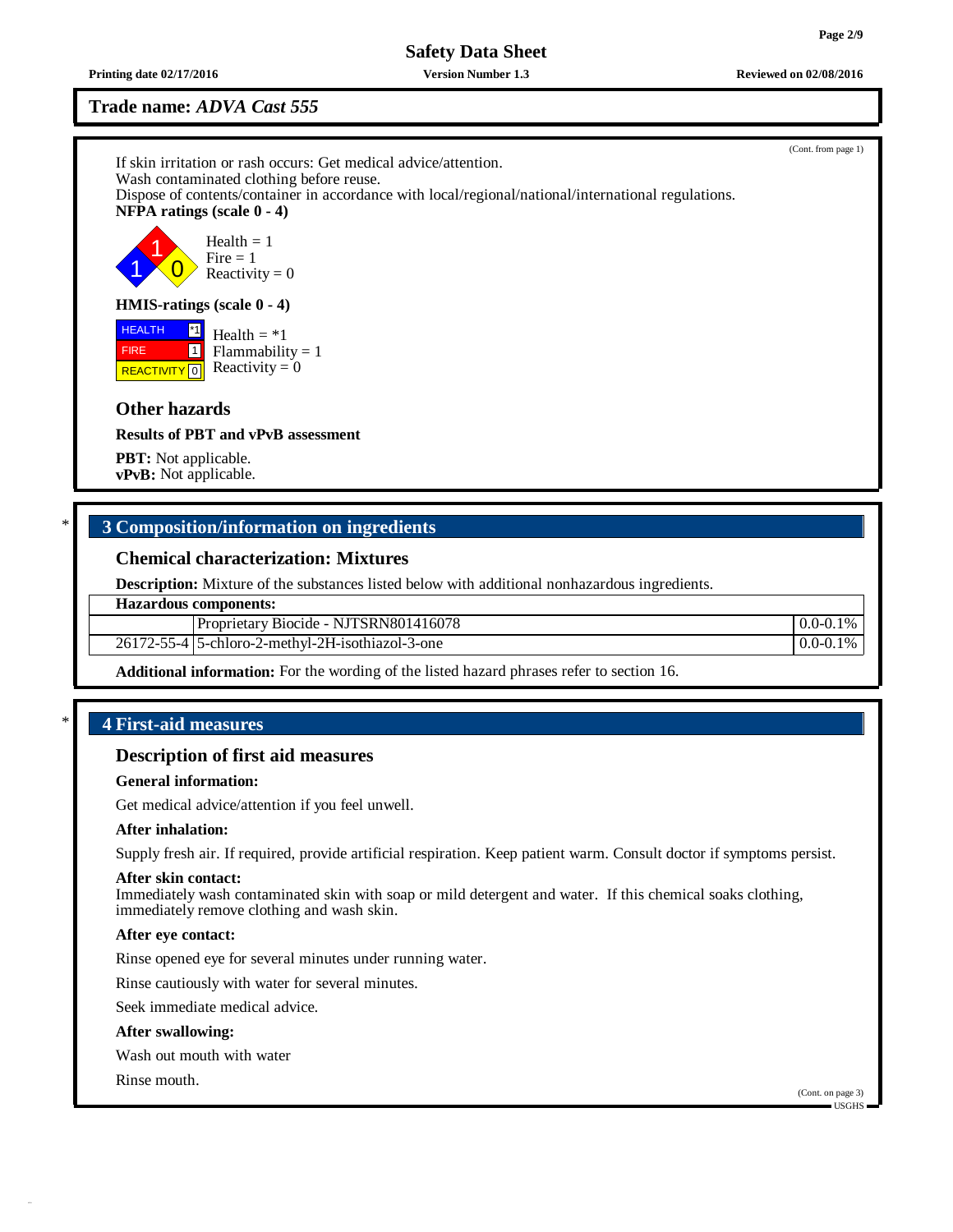**Printing date 02/17/2016 Version Number 1.3 Reviewed on 02/08/2016**

**Trade name:** *ADVA Cast 555*

(Cont. from page 2)

Do not induce vomiting; immediately call for medical help.

Never give anything by mouth to an unconscious person.

#### **Information for doctor:**

**Most important symptoms and effects, both acute and delayed** May cause sensitization by skin contact.

**Indication of any immediate medical attention and special treatment needed** No further relevant information available.

# **5 Fire-fighting measures**

**Special hazards arising from the substance or mixture** No further relevant information available.

**Additional information** Collect contaminated fire fighting water separately. It must not enter the sewage system.

# \* **6 Accidental release measures**

### **Personal precautions, protective equipment and emergency procedures**

Wear protective equipment. Keep unprotected persons away.

### **Methods and material for containment and cleaning up:**

Contain and/or absorb spill with inert material (i.e. sand, vermiculite) then place in a suitable container.

Sweep up spilled product into receptacles.

Dispose contaminated material as waste according to section 13 of the SDS.

#### **Reference to other sections**

See Section 7 for information on safe handling.

See Section 8 for information on personal protection equipment.

See Section 13 for disposal information.

# \* **7 Handling and storage**

# **Handling:**

#### **Precautions for safe handling**

Open and handle receptacle with care.

Prevent formation of aerosols. Avoid contact with eyes, skin and clothing. Do not take internally. Practice good personal hygiene to avoid ingestion. Use only with adequate ventilation. Wash clothing before reuse. FOR PROFESSIONAL USE ONLY. KEEP OUT OF CHILDREN'S REACH.

**Information about protection against explosions and fires:** No special measures required.

### **Conditions for safe storage, including any incompatibilities**

**Storage:**

**Information about storage in one common storage facility:** No special measures required.

(Cont. on page 4) USGHS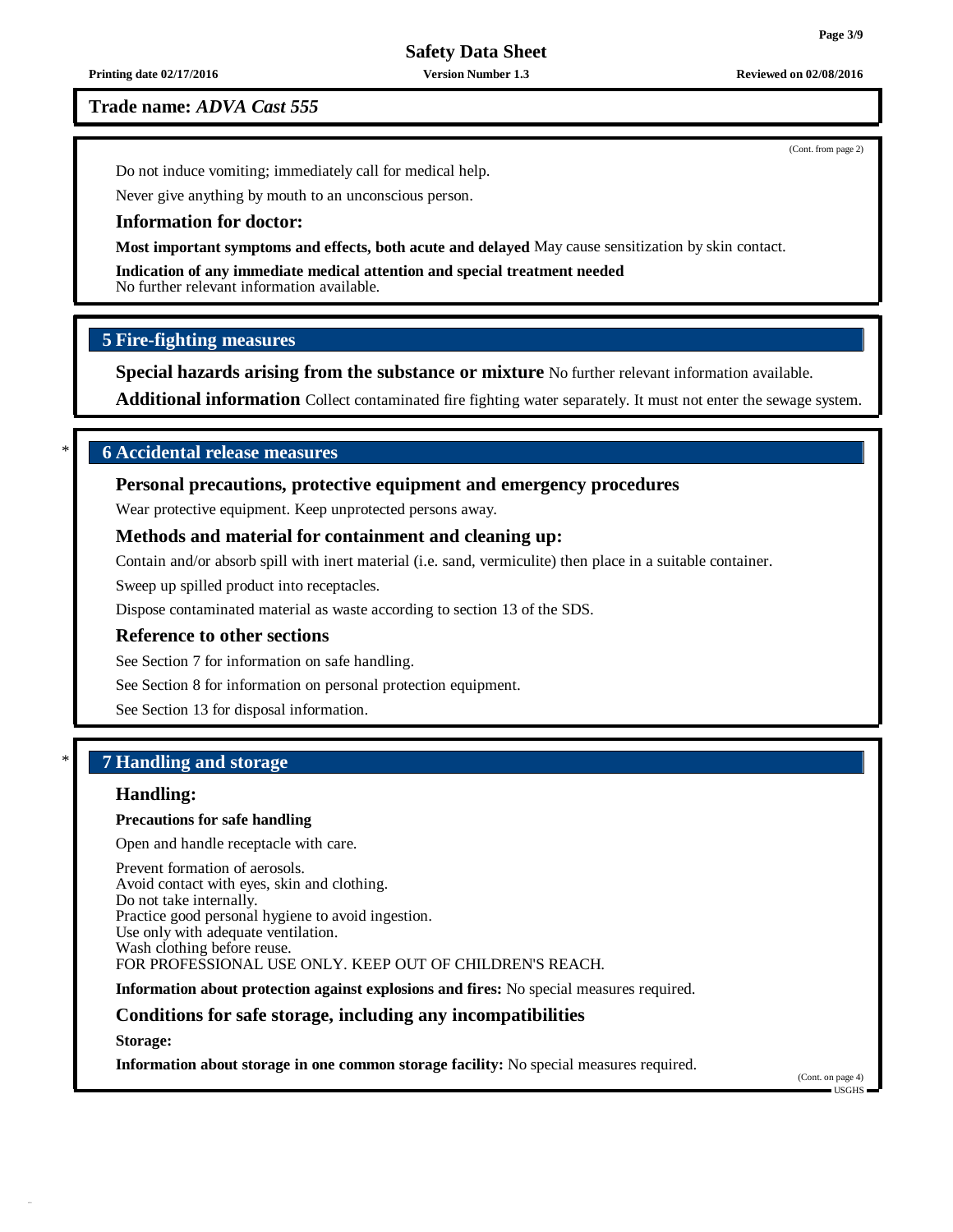# **Trade name:** *ADVA Cast 555*

**Further information about storage conditions:** Keep receptacle tightly sealed.

**Specific end use(s)** No further relevant information available.

# \* **8 Exposure controls/personal protection**

**Additional information about design of technical systems:** No further data; see item 7.

### **Control parameters**

#### **Components with limit values that require monitoring at the workplace:**

The product does not contain any relevant quantities of materials with critical values that have to be monitored at the workplace.

**Additional information:** The lists that were valid during the creation were used as basis.

### **Exposure controls**

**Personal protective equipment:**

#### **General protective and hygienic measures:**

Avoid contact with the eyes and skin.

The usual precautionary measures for handling chemicals should be followed.

#### **Breathing equipment:**

Respiratory protection is not normally required. However, a chemical cartridge respirator with organic vapor cartridge and a prefilter for dusts/mists is required at or above the applicable exposure limits (consult exposure guidelines). If no limits exist, use an approved respirator whenever a vapor or mist is generated or if respiratory irritation occurs. Supplied air respirator (SCBA) is required at exposure levels above the capabilities of a chemical cartridge respirator.

#### **Protection of hands:**

Gloves should be worn to prevent skin contact and should be impermeable and resistant to the product. Rubber or other impervious gloves should be worn to prevent skin contact.

#### **Material of gloves**

Gloves should be worn to prevent skin contact and should be impermeable and resistant to the product.

#### **Eye protection:**



Safety glasses with side shield protection.

Safety glasses with side shields should be worn to prevent contact due to splashing. Under high vapor mist concentrations, tightly sealed goggles should be worn.



A face shield should also be worn if there is potential exposure to splash or spray.

#### **Body protection:**

Protective work clothing

Use personal protective equipment as required.

Take off contaminated clothing.

(Cont. on page 5)

USGHS

(Cont. from page 3)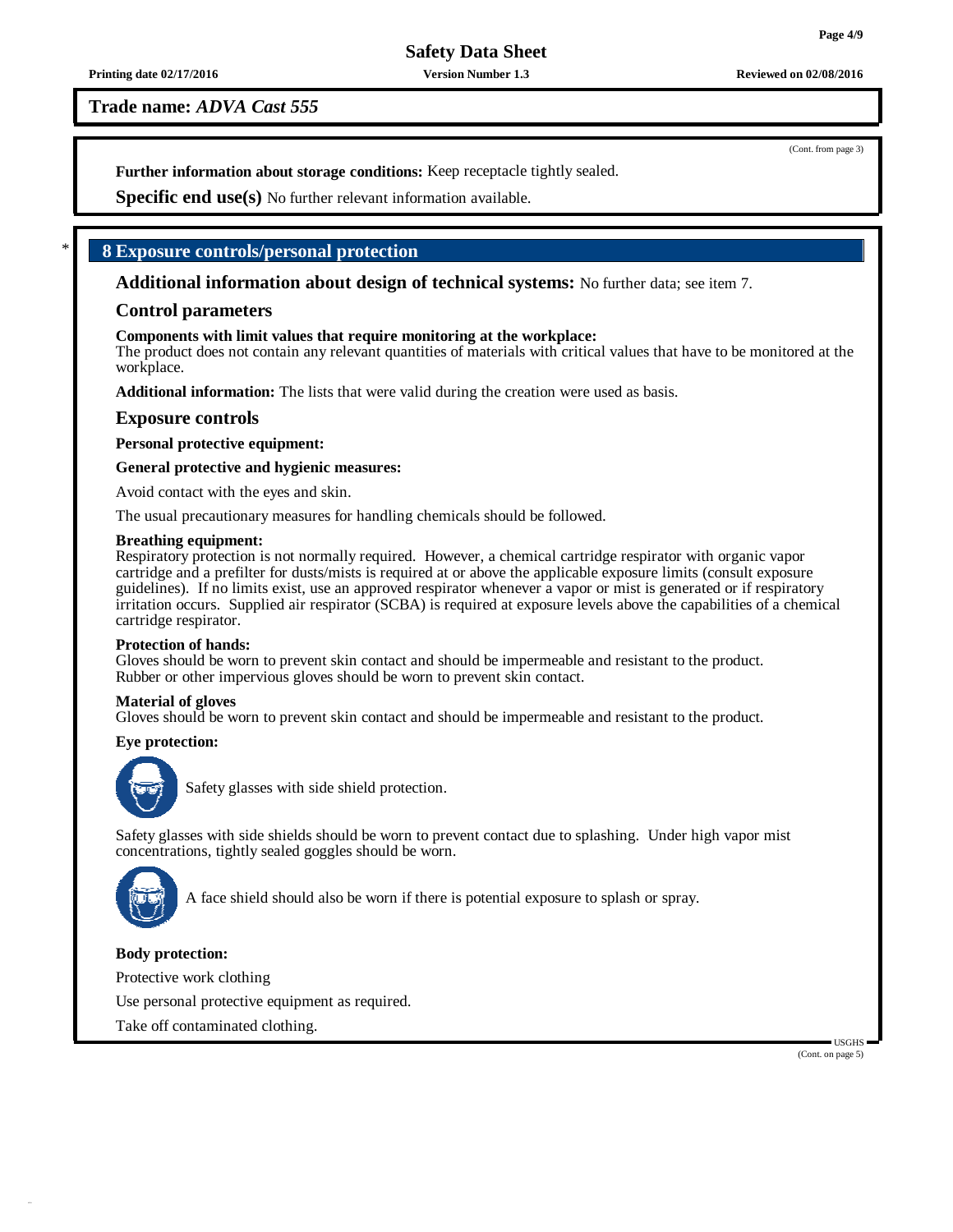# **Trade name:** *ADVA Cast 555*

| (Cont. from page 4) |  |  |  |
|---------------------|--|--|--|
|---------------------|--|--|--|

| 9 Physical and chemical properties                                                                                              |                                                                                                  |
|---------------------------------------------------------------------------------------------------------------------------------|--------------------------------------------------------------------------------------------------|
| Information on basic physical and chemical properties                                                                           |                                                                                                  |
| <b>General Information</b><br>Appearance:<br>Form:                                                                              | Liquid                                                                                           |
| Color:<br>Odor:<br>Odor threshold:                                                                                              | According to product specification<br>Characteristic<br>Not determined.                          |
| $pH-value (\sim):$                                                                                                              | $\overline{4}$                                                                                   |
| <b>Change in condition</b><br><b>Melting point/Melting range:</b><br><b>Boiling point/Boiling range:</b><br><b>Flash point:</b> | Undetermined.<br>100 °C (212 °F)<br>101 °C (214 °F)                                              |
| <b>Flammability (solid, gaseous):</b>                                                                                           | Not applicable.                                                                                  |
| <b>Decomposition temperature:</b><br>Auto igniting:<br>Danger of explosion:                                                     | Not determined.<br>Product is not selfigniting.<br>Product does not present an explosion hazard. |
| <b>Explosion limits:</b><br>Lower:<br><b>Upper:</b><br><b>VOC Content (max):</b>                                                | Not determined.<br>Not determined.<br>Not determined.                                            |
| Vapor pressure:<br>Density: $(\sim)$<br><b>Relative density</b><br><b>Vapor density</b><br><b>Evaporation</b> rate              | Not determined.<br>Not determined.<br>Not determined.<br>Not determined.<br>Not determined.      |
| Solubility in / Miscibility with<br>Water:                                                                                      | Not miscible or difficult to mix.                                                                |
| Partition coefficient (n-octanol/water): Not determined.                                                                        |                                                                                                  |
| Viscosity:<br>Dynamic:<br>Kinematic:<br>Molecular weight                                                                        | Not determined.<br>Not determined.<br>Not applicable.                                            |
| <b>Other information</b>                                                                                                        | No further relevant information available.                                                       |

# \* **10 Stability and reactivity**

**Reactivity** Stable under normal conditions.

**Chemical stability**

**Thermal decomposition:** No decomposition if used according to specifications.

**Conditions to avoid** No further relevant information available.

**Incompatible materials:** No further relevant information available.

**Hazardous decomposition products:** Carbon monoxide and carbon dioxide

**Additional information:** See section 7 for information on handling, storage and conditions to be avoided.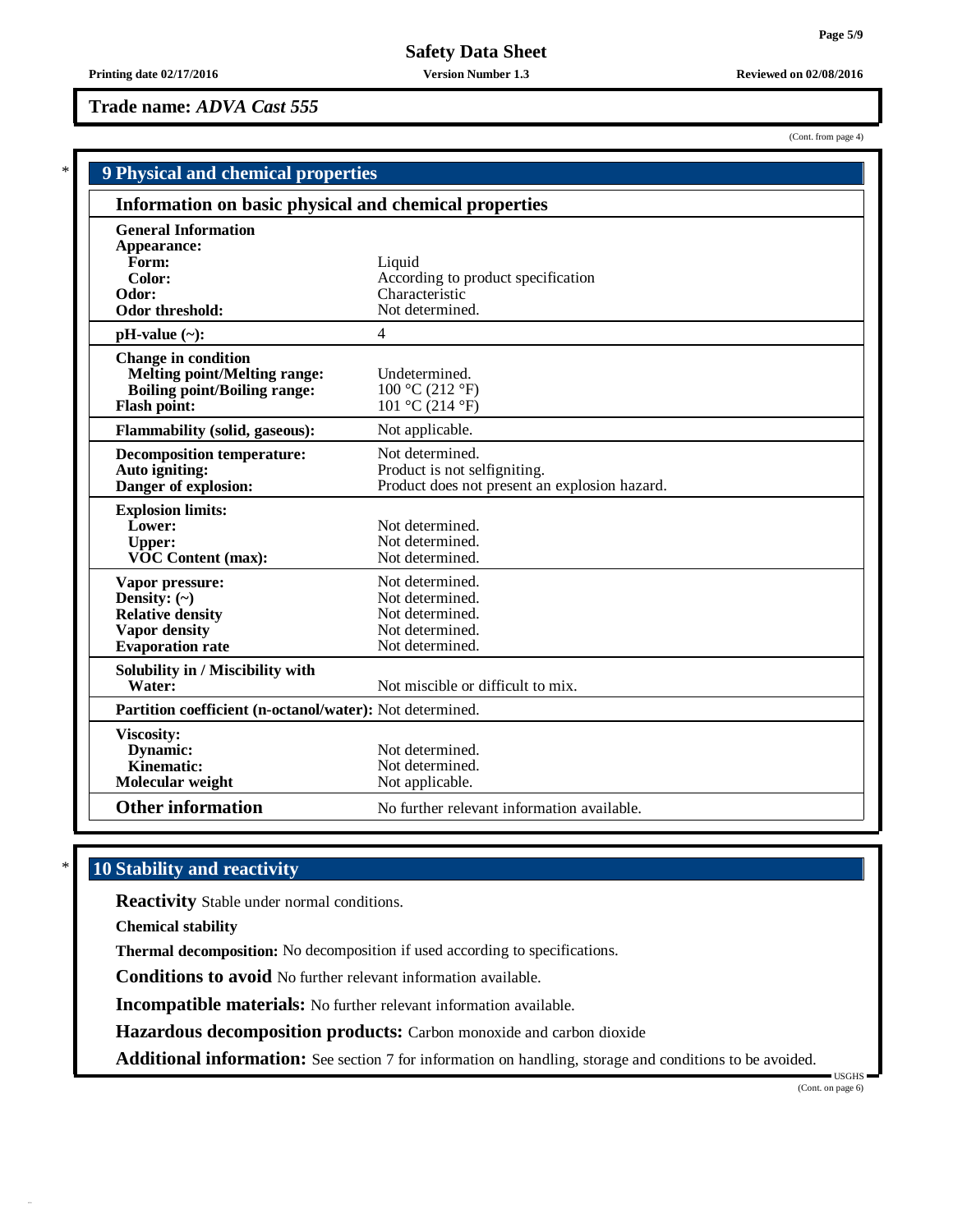(Cont. from page 5)

**Printing date 02/17/2016 Version Number 1.3 Reviewed on 02/08/2016**

**Trade name:** *ADVA Cast 555*

# \* **11 Toxicological information**

#### **Information on toxicological effects**

#### **Acute toxicity:**

### **LD/LC50 values relevant for classification: Proprietary Biocide - NJTSRN801416078**

Oral LD50 305 mg/kg (rat)

Dermal  $|LD50$   $|>2000$  mg/kg (rat) LC50, 96h  $|41.2 \text{ mg/l}$  (rainbow trout)

#### **Primary irritant effect:**

**on the skin:** No irritating effect expected

**on the eye:** No irritating effect expected

**inhalation:** No irritating effect expected

**Ingestion:**

**Sensitization:** Sensitization possible through skin contact.

**Additional toxicological information:**

**Carcinogenic categories**

**IARC (International Agency for Research on Cancer) Human Carcinogenicity: Group 1- Positive, Group 2A- Probable, Group 2B- Possible, Group 3- Not Classifiable**

None of the ingredients is listed.

**NTP (National Toxicology Program)**

**K–Known to be carcinogenic, R–May reasonably be anticipated to be carcinogenic**

None of the ingredients is listed.

**OSHA-Ca (Occupational Safety & Health Administration)**

None of the ingredients is listed.

# \* **12 Ecological information**

#### **Toxicity**

**Aquatic toxicity:**

**Proprietary Biocide - NJTSRN801416078**

EC50, 48h  $\vert$  1.4 mg/l (daphnia magna)

EC50, 72h  $\vert$  0.4 mg/l (algae)

**Persistence and degradability** No further relevant information available.

#### **Behavior in environmental systems:**

**Bioaccumulative potential** No further relevant information available.

**Mobility in soil** No further relevant information available.

#### **Additional ecological information:**

#### **General notes:**

Do not allow undiluted product or large quantities of it to reach ground water, water course or sewage system. Do not allow undiluted product or large quantities of it to reach ground water, water course or sewage system.

(Cont. on page 7)  $\blacksquare$  USGHS  $\blacksquare$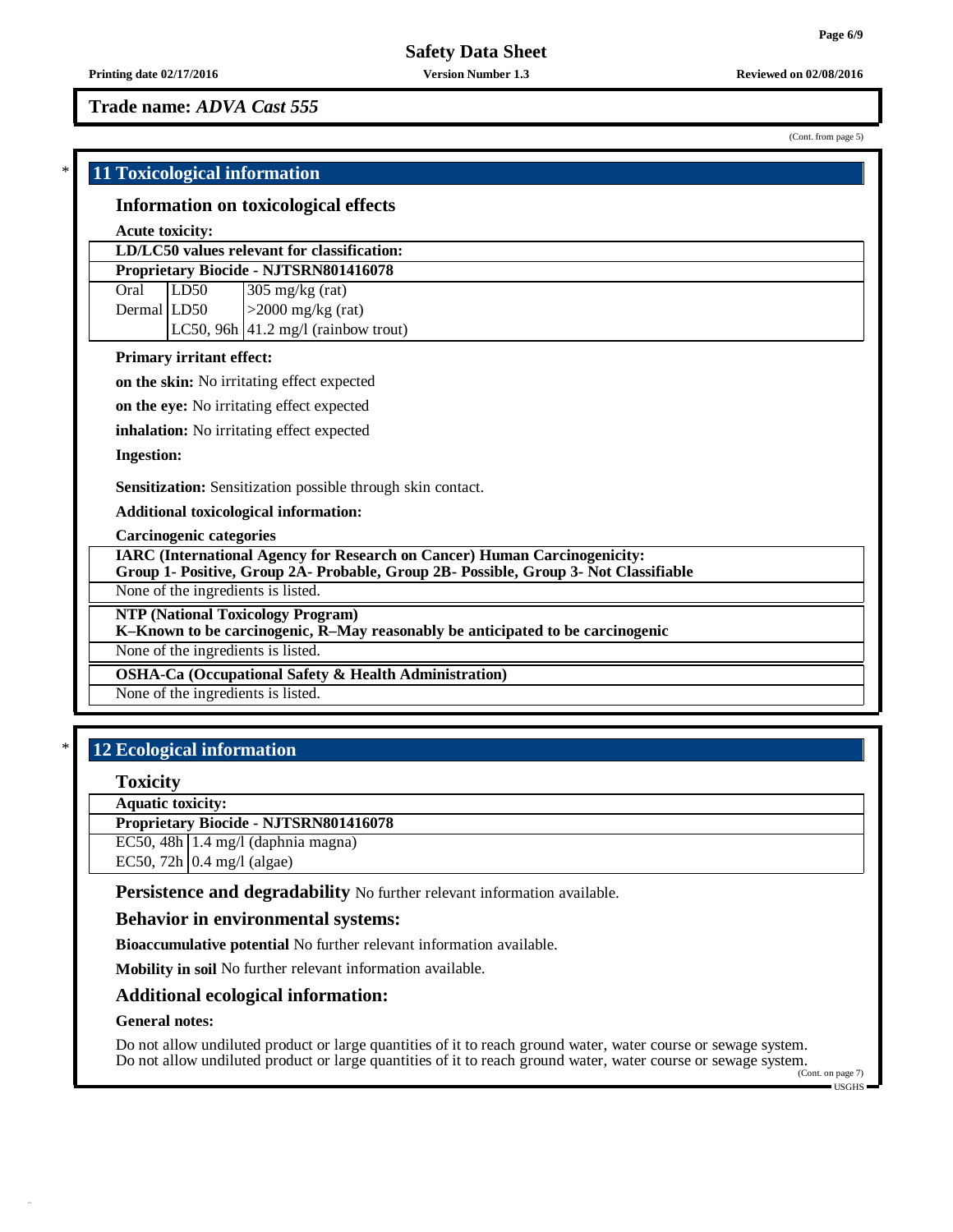**Trade name:** *ADVA Cast 555*

### **Results of PBT and vPvB assessment**

**PBT:** Not applicable. **vPvB:** Not applicable.

**Other adverse effects** No further relevant information available.

# \* **13 Disposal considerations**

**Waste treatment methods** Comply with Federal, State and local regulations.

**Recommendation:**



Must not be disposed of together with household garbage. Do not allow product to reach sewage system.

# **Uncleaned packagings:**

**Recommendation:** Disposal must be made according to official regulations.

# \* **14 Transport information**

**UN-Number DOT, ADR, ADN, IMDG, IATA** Not applicable.

**UN proper shipping name DOT, ADR, ADN, IMDG, IATA** Not applicable.

**Transport hazard class(es)**

**DOT, ADR, ADN, IMDG, IATA** Not applicable.

**Packing group DOT, ADR, IMDG, IATA** Not applicable.

**Environmental hazards:**

**Marine pollutant:** No

**Special precautions for user** Not applicable.

# **Transport/Additional information:**

**DOT**

Not Regulated.

**UN "Model Regulation":** Not applicable.

# \* **15 Regulatory information**

**SARA (Superfund Amendments and Reauthorization Act)**

**Section 302/304 (extremely hazardous substances):**

None of the ingredients is listed.

**Section 313 Reportable Ingredients (Chemicals present below reporting threshold are exempt):**

None of the ingredients is listed.

(Cont. on pag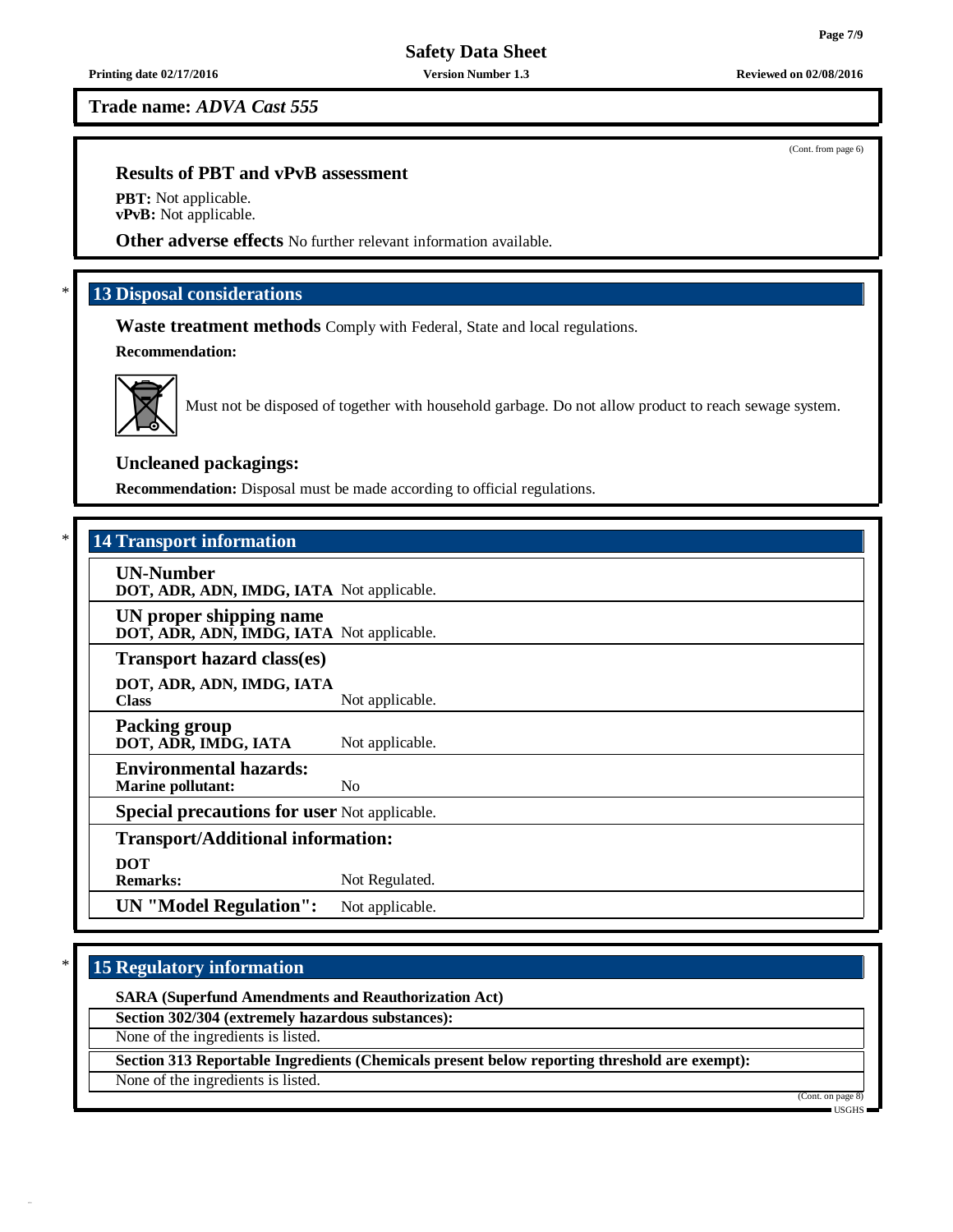**Printing date 02/17/2016 Version Number 1.3 Reviewed on 02/08/2016**

### **Trade name:** *ADVA Cast 555*

| <b>SARA Section 312/Tier I &amp; II Hazard Categories:</b>           |                                                                                                                                                                       | (Cont. from page 7) |
|----------------------------------------------------------------------|-----------------------------------------------------------------------------------------------------------------------------------------------------------------------|---------------------|
| Health Delayed (chronic)                                             | No.                                                                                                                                                                   |                     |
| Flammable                                                            | N <sub>0</sub>                                                                                                                                                        |                     |
| Reactive                                                             | N <sub>o</sub>                                                                                                                                                        |                     |
| Pressure                                                             | N <sub>0</sub>                                                                                                                                                        |                     |
| Health Immediate (acute)                                             | <b>Yes</b>                                                                                                                                                            |                     |
| <b>North America Chemical Inventory Status</b>                       |                                                                                                                                                                       |                     |
| <b>TSCA (Toxic Substances Control Act - United States):</b>          | All ingredients are listed or exempt from listing unless otherwise noted below.                                                                                       |                     |
|                                                                      |                                                                                                                                                                       |                     |
| <b>CEPA</b> (Canadian DSL):                                          |                                                                                                                                                                       |                     |
|                                                                      | All ingredients are listed or exempt from listing unless otherwise noted below.                                                                                       |                     |
| <b>Right to Know Ingredient Disclosure</b>                           |                                                                                                                                                                       |                     |
| Proprietary Polyacrylate Copolymer - NJ801416030                     |                                                                                                                                                                       |                     |
| Proprietary Polycarboxylate - NJ 801415092                           |                                                                                                                                                                       |                     |
| Proprietary Copolymer - NJTSN801416055                               |                                                                                                                                                                       |                     |
| 7732-18-5 Water                                                      |                                                                                                                                                                       |                     |
| <b>California Proposition 65</b>                                     |                                                                                                                                                                       |                     |
| <b>Chemicals known to cause cancer:</b>                              |                                                                                                                                                                       |                     |
| None of the ingredients is listed.                                   |                                                                                                                                                                       |                     |
| Chemicals known to cause reproductive toxicity for females:          |                                                                                                                                                                       |                     |
| None of the ingredients is listed.                                   |                                                                                                                                                                       |                     |
| Chemicals known to cause reproductive toxicity for males:            |                                                                                                                                                                       |                     |
| None of the ingredients is listed.                                   |                                                                                                                                                                       |                     |
| Chemicals known to cause developmental toxicity:                     |                                                                                                                                                                       |                     |
| None of the ingredients is listed.                                   |                                                                                                                                                                       |                     |
| <b>Carcinogenicity Categories</b>                                    |                                                                                                                                                                       |                     |
| <b>EPA (Environmental Protection Agency)</b>                         |                                                                                                                                                                       |                     |
| None of the ingredients is listed.                                   |                                                                                                                                                                       |                     |
|                                                                      | TLV-ACGIH (THE American Conference of Governmental Industrial Hygienists)<br>Human Carcinogen - A1 Confirmed, A2 Suspected, A3 Unknown Relevance, A4 Not Classifiable |                     |
| None of the ingredients is listed.                                   |                                                                                                                                                                       |                     |
| NIOSH-Cancer (National Institute for Occupational Safety and Health) |                                                                                                                                                                       |                     |
| None of the ingredients is listed.                                   |                                                                                                                                                                       |                     |
|                                                                      | Volatile Organic Compounds (VOC) reported per the Emission Standards.                                                                                                 |                     |

# \* **16 Other information**

The data included herein are presented in accordance with various environment, health and safety regulations. It is the responsibility of a recipient of the data to remain currently informed on chemical hazard information, to design and update its own program and to comply with all national, federal, state and local laws and regulations applicable to safety, occupational health, right-to-know and environmental protection.

# **Department issuing SDS:**

GCP Applied Technologies 62 Whittemore Avenue Cambridge, MA 02140 USA USA: +1-617-876-1400 (24 hours) +1-800-354-5414

(Cont. on page 9) USGHS